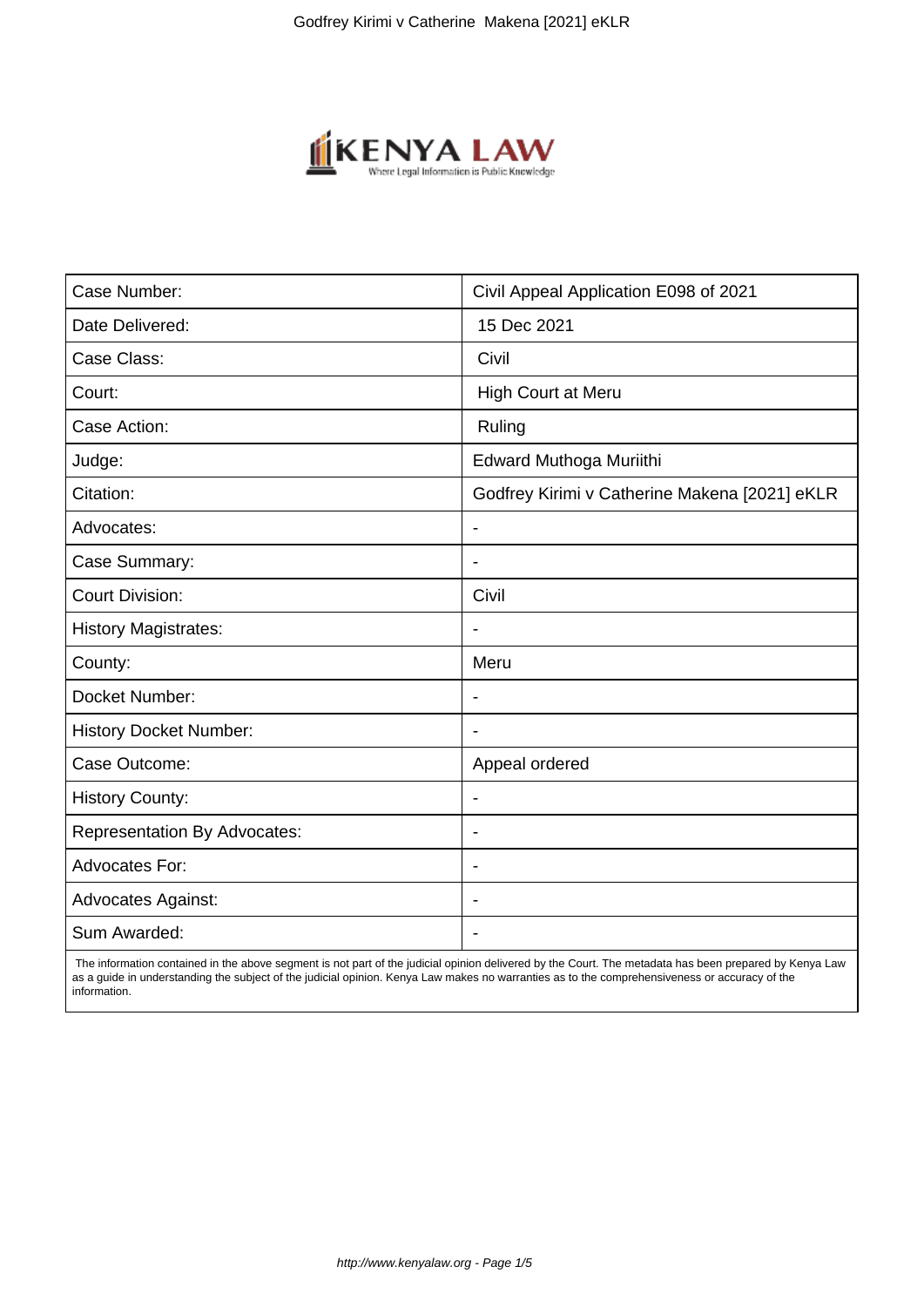# **REPUBLIC OF KENYA**

# **IN THE HIGH COURT OF KENYA AT MERU**

## **CIVIL APPEAL APPLICATION NO. E098 OF 2021**

**GODFREY KIRIMI...........................................................................................APPELLANT/APPLICANT**

## **VERSUS**

**CATHERINE MAKENA..........................................................................................................RESPONDENT**

# **RULING**

#### *The Application*

1. Before the Court is an application dated  $18<sup>th</sup>$  August 2021 seeking stay of execution of the Judgment delivered on  $2<sup>nd</sup>$  July 2021 in Meru CMCC No. 323 of 2014. The subject matter of the suit at the trial Court was a claim for defamation in the form of slander brought by the Respondent against the Appellant. In the Judgment, the trial Court (Hon. T. M. Mwangi, SPM) found in favour of the Respondent and awarded her general damages of Ksh 450,000/= being damages for defamation together with interests and costs.

2. The Memorandum of Appeal dated  $2<sup>nd</sup>$  August 2021 annexed to the Applicant's supporting affidavit reveals that the intended appeal seeks to challenge both quantum and liability.

### *Applicant's Case*

3. The application is supported by the Applicant's supporting affidavit sworn on  $18<sup>th</sup>$  August 2021. It is majorly premised on the grounds that the appeal has reasonable chances of success and that the Respondent has no known assets and will not be able to refund the decretal sum if paid to her, in the event of a successful appeal. The Applicant has indicated willingness to offer security as may be required by the Court and he urges that security may take various forms including financial. insurance, bank guarantees, title deeds or any other acceptable security. He claims that he is apprehensive that the Respondent will execute the Judgment issued by the trial Court and that he will suffer substantial loss and damage.

4. In his further affidavit sworn on 6<sup>th</sup> October 2021, he urges that despite the Respondent's allegation that she owns LR. No. Nyaki/Giaki/4739 and is thus capable of refunding the decretal sum in the event the appeal succeeds, the parcel has not been valued and it cannot, therefore, be a basis to assert capability to refund the decretal sum. He further urges that the suit filed in Nyeri was determined a long time ago and it has no bearing on the outcome of the instant matter.

5. He also filed submissions dated 1<sup>st</sup> October 2021. He relies on *Magnate Ventures vs Simon Mutua Muatha & Another* (2018) eKLR. He also cites *Butt vs Rent Restriction Tribunal* (1982) KLR 417 for the proposition that stay should be granted unless there is overwhelming reasons as to why it should not be granted. He further relies on *Housing Finance Company of Kenya vs Sharok Kher Mohamed Ali Hirji & Watta Enterprises Limited* (2015) eKLR for the proposition that an order of security should be such as not to stifle access to justice.

### *Respondent's Case*

The Respondent has opposed the application by her replying affidavit sworn on  $13<sup>th</sup>$  September 2021 and a supplementary affidavit sworn on  $20<sup>th</sup>$  September 2021. She urges that she is entitled to the fruits of her Judgment and that the Applicant has not demonstrated how he stands to suffer substantial loss if the decree is executed. She urges that nothing has been placed before the Court to prove that she has no known assets and will thus not been able to refund the decretal amount. (She has annexed a copy of her title deed for her property). She urges that there has been inordinate delay in bringing the instant application i.e a month and 3 weeks after judgment was delivered. She urges that she has suffered for more than 6 years since the Applicant maliciously defamed her and brought her into hatred, ridicule and contempt and caused her dignity, reputation, character and esteem to be lowered in the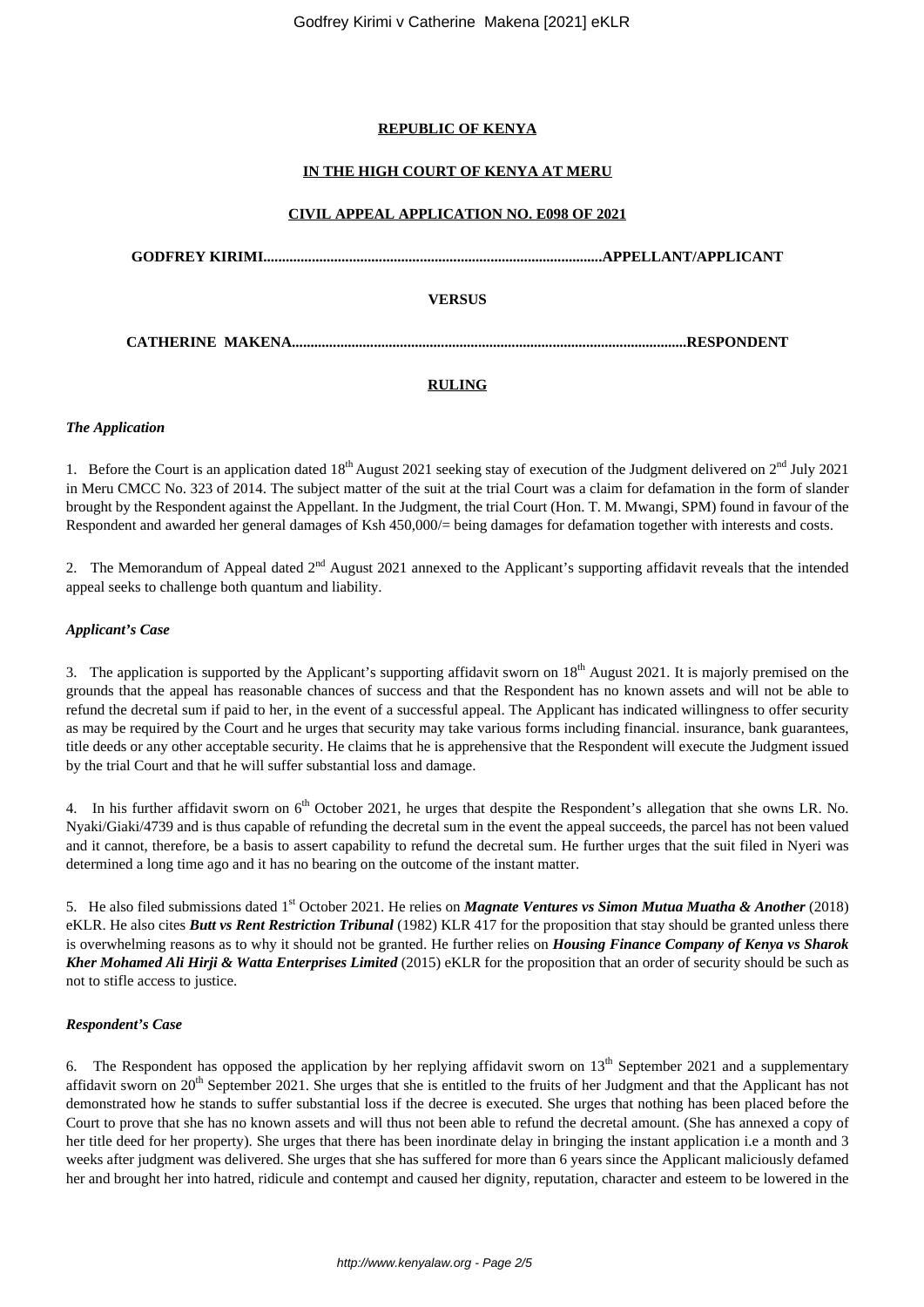eyes of the members of Naari Dairy Co-operative Society where she was working and the society at large and that the Applicant dismissed her from the Society.

7. She urges that the Applicant's appeal does not have a high chance of success considering that the Employment and Labour Relations Court in Nyeri ELRC Cause No. 131 of 2014 found that her dismissal from the Society was wrongful and unfair and she was awarded Ksh 295,500/= as compensation. She urges that most of the issues raised by the Applicant in his Memorandum of Appeal were raised at the Employment and Labour Relations Court and the Appellant did not appeal against the Judgment but he settled the decree.

8. She urges that the Applicant has not met the conditions for stay of execution and his application should be dismissed but in the unlikely event that the Court grants stay, he should be ordered to deposit security for the due performance of the decree of Ksh 1,000,000/=. He urges that the Applicant extensively delayed the suit at the trial Court and the trial Court once closed the defence case for non-attendance thereby causing the Applicant to make an application to re-open the defence case.

9. The Respondent also filed submissions dated  $15<sup>th</sup>$  October 2021. She urges that the application is incurably defective because it is founded on the wrong provisions of law i.e Order 22 Rule 6 of the Civil Procedure Rules on application for execution and Order 10 Rule 11 of the Civil Procedure Rules on setting aside and/or varying of Judgments and yet the application is one for stay of execution, which ought to have been brought under the provisions of Order 42 Rule 6 of the Civil Procedure Rules.

10. On the merits, she urges that the Court should not concern itself with the question of whether there is an arguable appeal as that is a test under Rule 5 of the Court of Appeal Rules. Citing *Kenya Shell Ltd vs Benjamin Karuga Kigitu & Ruth Wareson Karuga* (1982-1988) IKAR 1018, she urges that the Applicant has not demonstrated the likelihood of suffering substantial loss. She urges that the likelihood of execution is not proof of substantial loss. She cites *Naiposha Litiluu vs Robert Kamau Gikonyo* (2020) eKLR

11. She urges that the application is calculated to delay the justice. She urges that she is entitled to enjoy the fruits of her judgment and that the application has not met the threshold for stay. She urges that she has known assets in accordance with her title deed for LR. No. Nyaki/Giaki/4739. Citing the case of *Winfred Nyawira Miana vs Peterson Onyiego Gichana* (2015) eKLR, she urges that the Applicant has not discharged the legal burden of proving her inability to pay. She cites *Charles Ondiek Awuor & Another vs Jacob Odhiambo Otieno* (2021) eKLR in urging that the unexplained delay of one month and 3 weeks on the part of the Applicant in bringing this application is inordinate. She urges that even a delay of 14 days as represented by the Applicant is inordinate. She further urges that the Applicant's conduct at the hearing of the suit where he delayed the hearing, is reason to deny him stay of execution. She cites *Evangeline Kanyua Mwiandi vs Gilbert Kinyua* (2020) eKLR. She urges that there is no reason for the Court to exercise its discretion in the Applicant's favour. Citing *John Mwangi Ndiritu vs Joseph Ndiritu Wamathai* (2016) eKLR, she urges that the Applicant failed to offer security, despite indicating his willingness to do so.

### *Determination*

### *Wrong provisions of the law*

12. The Respondent urged that the Applicant brought his application under the wrong provisions of the law and this renders the entire application incurably defective. The Court has confirmed that the application is posited to have been brought under Order 22 Rule 6 of the Civil Procedure Rules and Order 10 Rule 11 of the Civil Procedure Rules which are provide for application for execution and setting aside and/or varying of Judgments respectively.

13. The correct provision of law to have brought his application under is Order 42 Rule 6 of the Civil Procedure Rules which provides for stay of execution pending appeal. It is therefore true that the Applicant's application has been brought under the wrong provision of the law. This Court has however previously held that in the spirit of Article 159 (2) of the Constitution and Section 1 A and B of the Civil Procedure Act, failure to cite the correct provisions of law is not fatal and would not per se warrant a dismissal of the application. See *Meru Misc Civil Application No. E007 of 2021 Purity Kagendo Anampiu & Another vs Nellie Mugambi & Another*. See also *Kenya Trypanosomiasis Research Institute v Anthony Kabimba Gusinjilu (Suing for and on behalf of 112 Plaintiffs) Civil Appeal No. 212 of 2015 [2019] eKLR.* The Court will therefore go into the merits of the application.

*Stay of Execution*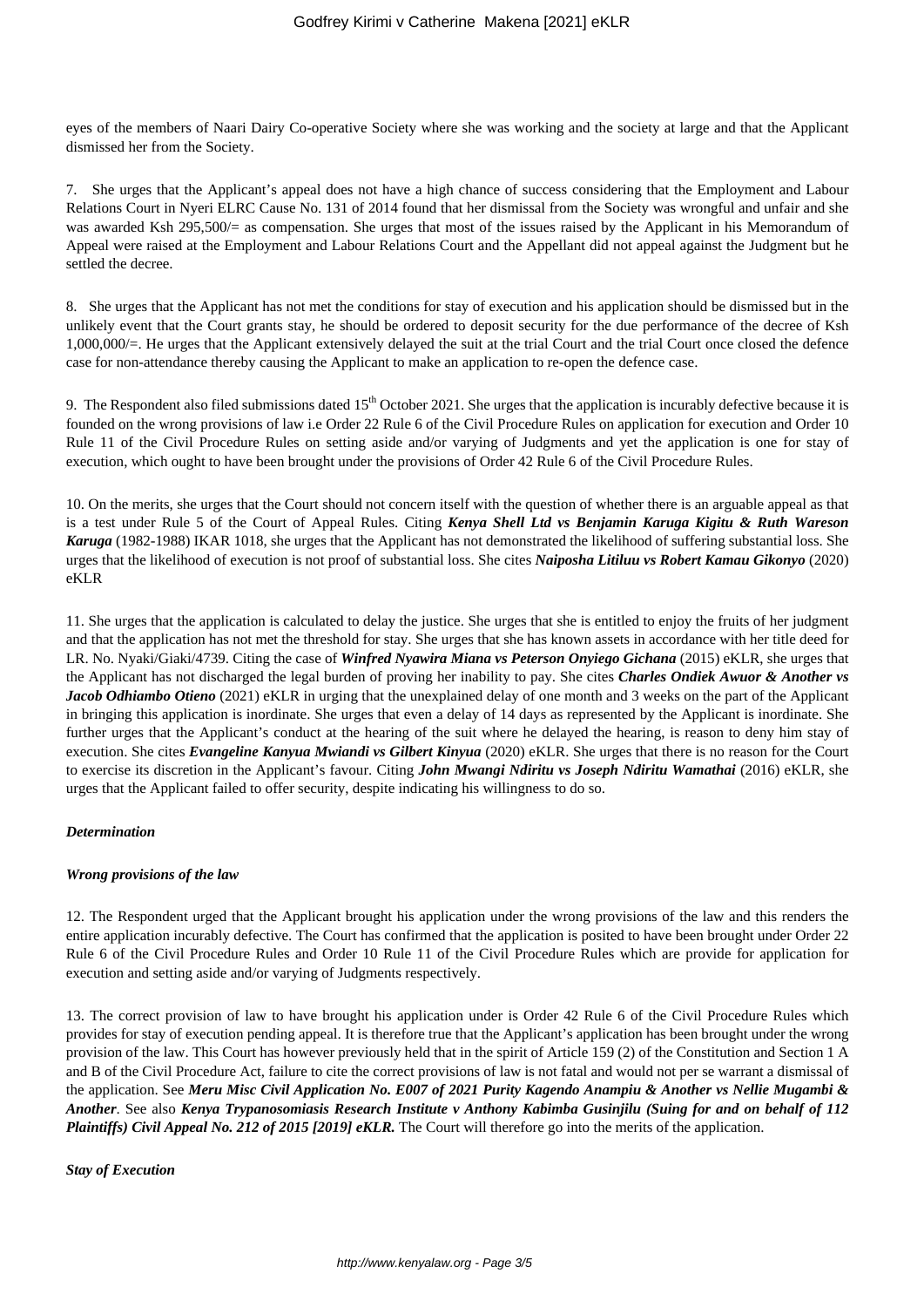14. The test for applications for stay of execution in the High Court is set out in Order 42 Rule 6 of the Civil Procedure Rules. The conditions that an Applicant has to meet and/or demonstrate for the court to grant a stay of execution are as follows: -

*a) substantial loss will result to applicant if stay is not granted; and* 

*b) security is given by the Applicant for the due performance of any decree as may eventually become binding on the appellant upon determination of the appeal; and*

*c) the application has been brought without unreasonable delay.* 

#### *Substantial Loss*

15. To urge his claim for substantial loss, the Applicant claims that the Respondent has no known assets and if paid the decretal sum, he may not recover the same, should his appeal be successful. The Respondent in her response annexed a title deed with respect to property namely L.R No. Nyaki/Giaki/4739 being a 0.10 Ha registered in her name.

16. The Court disagrees with the Respondent's assertion that the onus of proving that a Respondent in such applications for stay may be unable to settle the decretal sum lies on the Applicant. Once an Applicant expresses fears that the Respondent may not be in a position to settle the decretal amount, the burden of proof shifts to the Respondent to show that she has the means to pay since that is a matter which is peculiarly within her knowledge as per Section 112 of the Evidence Act. See *National Industrial Credit Bank Ltd v Aquinas Francis Wasike & another* **[2006] eKLR** and *Equity Bank Limited v Japhet Kubai Ikiamba & Another Meru HCCA No. E007A of 2020*. The Court however considers that despite her misguided submission on this issue, the Respondent in fact discharged this burden by annexing her title deed. The Court does not agree that the property ought to be valued at this stage. The Court considers that it has the liberty to take judicial notice of the value of a 0.1 Ha property around the area of Nyaki/Giaki. The Court does not find it unreasonable that the property, if sold would be able to offset the decretal amount of Ksh 450,000/=.

17. This Court thus finds that the Applicant has not demonstrated the likelihood of suffering substantial loss.

#### *Security*

18. The Applicant has indicated his willingness to offer security for the due performance of the decree, only that the same should be reasonable so as not to stifle access to justice. The Respondent has urged that the Applicant ought to have gone a step further to indicate what he is offering. The Court finds that there is no strict requirement that an Applicant has to indicate how much he is offering as security, as the Court has ultimate discretion to make appropriate orders and require payment.

19. This Court considers that despite the failure to demonstrate the likelihood of suffering substantial loss, it would be fair to grant stay on condition that security is deposited and some reasonable amount is paid to the Respondent.

### *Undue Delay*

20. Judgment in the trial Court was delivered on 2<sup>nd</sup> July 2021 and the instant application was brought on 18<sup>th</sup> August 2021, approximately one and a half months later. This Court does not find that there was any undue delay on the part of the Applicant. The Court has considered the Respondent's claim that the Applicant deliberately delayed the hearing of the suit at the trial Court, but this Court considers that the justice of the case calls for grant of stay pending the hearing and determination of the appeal.

### *ORDERS*

21. Accordingly, for the reasons set out above, this Court makes the following orders: -

*i) The court grants an order for stay of execution of the Judgment and/or Decree delivered on 2nd July 2021 by Hon. T. M. Mwangi (SPM) in Meru CMCC No. 323 of 2014 pending the hearing and determination of the appeal.*

*ii) The Applicant shall within Thirty (30) days pay to the Respondent the sum of Ksh 150,600/= being 1/3 of the decretal sum.*